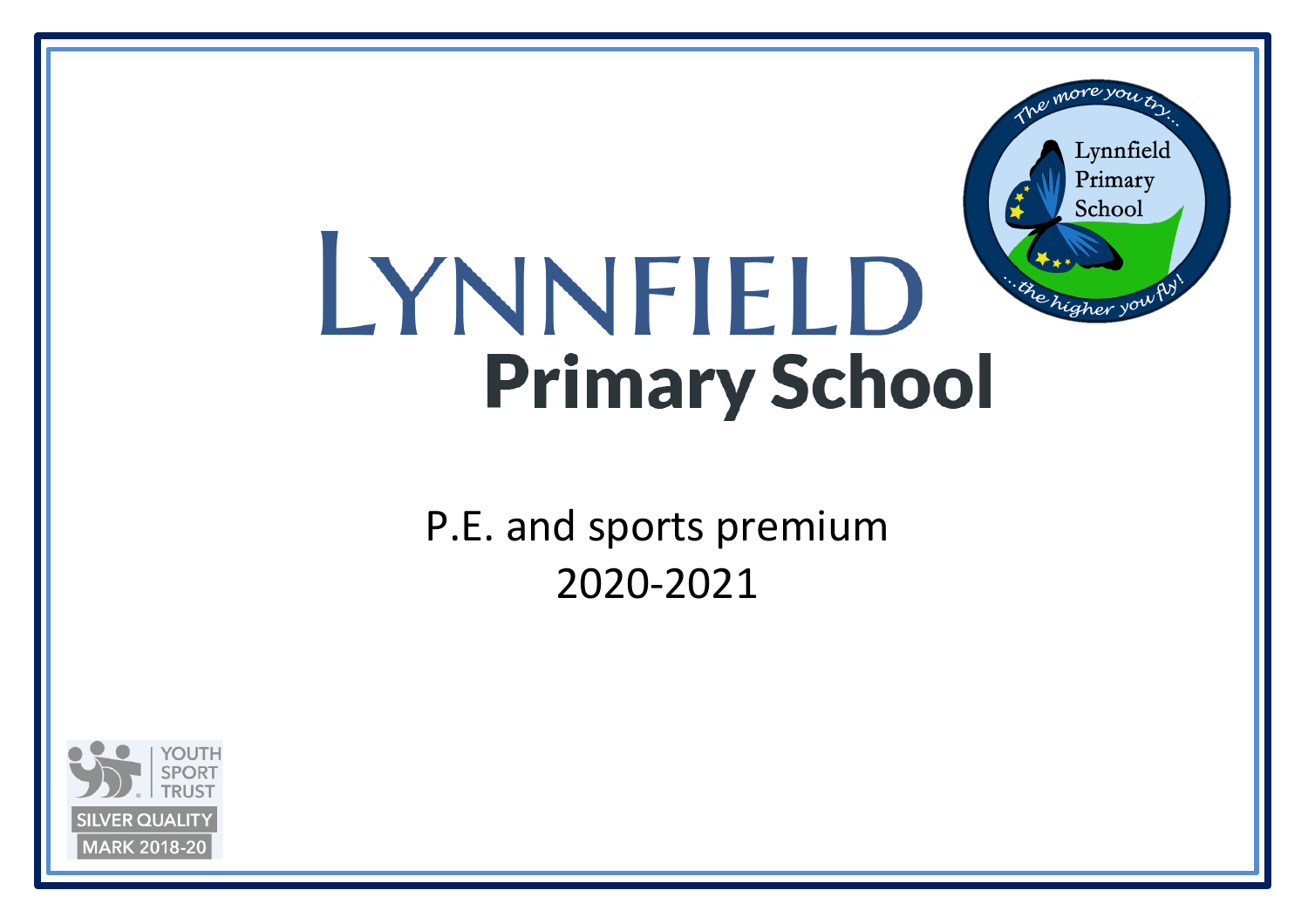| Key achievements to date until July 2020:<br>Areas for further improvement and baseline evidence of need:                                                                                                                                                                                                                                                                                                                                                                                                                                                                                                                                                                                                                                                                                                                                                                                                                                                                                                                                                                                                                                                                                                                                                                                                                    |
|------------------------------------------------------------------------------------------------------------------------------------------------------------------------------------------------------------------------------------------------------------------------------------------------------------------------------------------------------------------------------------------------------------------------------------------------------------------------------------------------------------------------------------------------------------------------------------------------------------------------------------------------------------------------------------------------------------------------------------------------------------------------------------------------------------------------------------------------------------------------------------------------------------------------------------------------------------------------------------------------------------------------------------------------------------------------------------------------------------------------------------------------------------------------------------------------------------------------------------------------------------------------------------------------------------------------------|
| TA and lunchtime staff providing active breaktimes with Key worker and vulnerable<br>Renew and purchase additional sporting equipment to allow varied activities to run<br>$\bullet$<br>during break/lunch times and after school<br>pupils<br>To develop a Nurture club which engages children in physical activities to help<br>Equipment for Active playtimes used effectively by children<br>$\bullet$<br>stabilise mental wellbeing - eg, Yoga, Tai Chi etc<br>Physical activities provided during remote learning<br>Provide further CPD to Tas and lunch time supervisors and break time staff to<br>Youth Sports Trust Silver award maintained<br>$\bullet$<br>increase activities available<br>KS1 to attend more inter-school competitions<br>٠<br>Provide more competition opportunities for children with SEND and to purchase the<br>٠<br>equipment necessary to fulfil this<br>Continue to provide varied after school club, encouraging a wider selection of<br>$\bullet$<br>activities that appeal to more children<br>Further develop intra-school competitions<br>$\bullet$<br>To further improve planning and assessment of PE for all teaching staff<br>$\bullet$<br>To increase number of competitions attended by B and C teams<br>Book Catch-up swimming sessions<br>To achieve the School Games Mark |

| Meeting national curriculum requirements for swimming and water safety.                                                                                                                                                                                                                         |                                                                                                              |
|-------------------------------------------------------------------------------------------------------------------------------------------------------------------------------------------------------------------------------------------------------------------------------------------------|--------------------------------------------------------------------------------------------------------------|
| What percentage of your current Year 6 cohort swim competently, confidently and proficiently over a distance of at least 25 metres?<br>N.B. Even though your pupils may swim in another year please report on their attainment on leaving<br>primary school at the end of the summer term 2021. | 23%                                                                                                          |
| What percentage of your current Year 6 cohort use a range of strokes effectively [for example, front crawl, backstroke and breaststroke]?                                                                                                                                                       | 23%                                                                                                          |
| What percentage of your current Year 6 cohort perform safe self-rescue in different water-based situations?                                                                                                                                                                                     | 0%<br>Due to pupils having to self-isolate because<br>of Covid-19, this element was unable to be<br>assessed |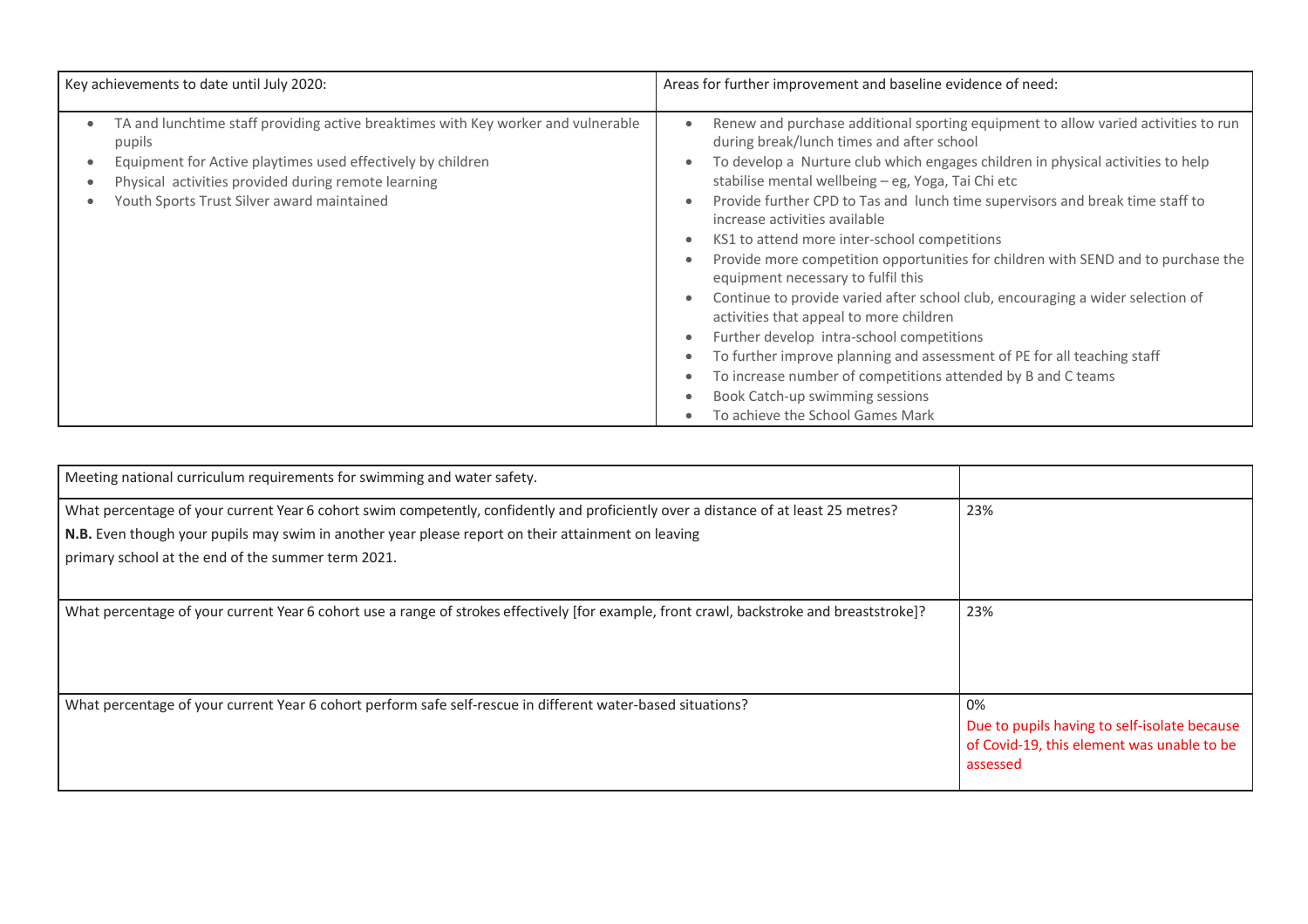| Schools can choose to use the Primary PE and Sport Premium to provide additional provision for swimming but this must be for activity over | Yes/No                                        |
|--------------------------------------------------------------------------------------------------------------------------------------------|-----------------------------------------------|
| and above the national curriculum requirements. Have you used it in this way?                                                              | It was allocated but unable to take place due |
|                                                                                                                                            | $\vert$ to Covid-19 – money was reallocated   |
|                                                                                                                                            | elsewhere                                     |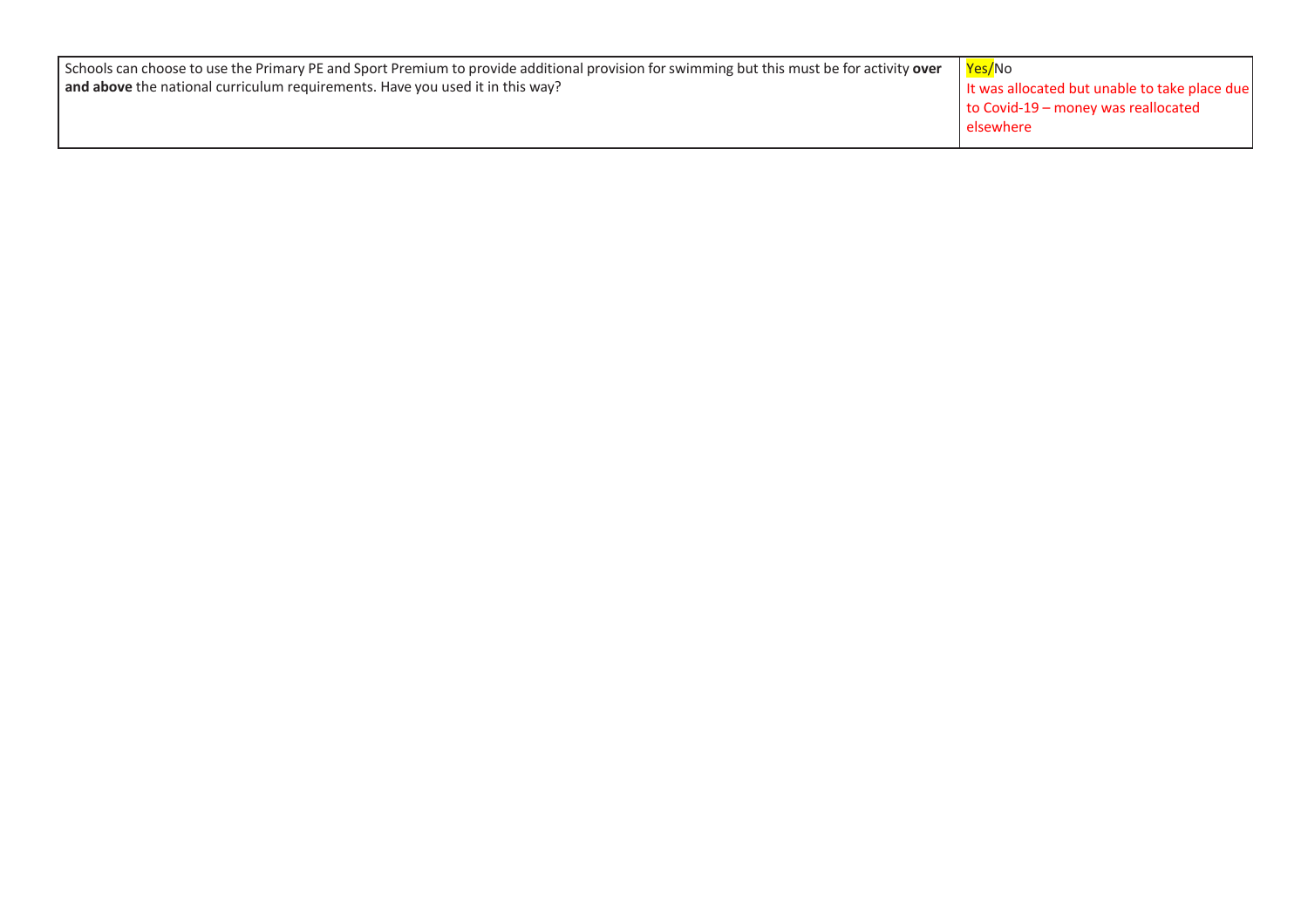| Academic Year: 2020/21                                                                                                                                                                                    | Fund allocated 2020-2021: £18,925<br>Carried over from 2019-2020 £9420<br>Total amount - £27548                                                                                                                                                                                                                   | Date Updated: 15.07.20                                   |                                                                                                                                                                                                                                                                             |                                                                                                                                                                                                                                          |
|-----------------------------------------------------------------------------------------------------------------------------------------------------------------------------------------------------------|-------------------------------------------------------------------------------------------------------------------------------------------------------------------------------------------------------------------------------------------------------------------------------------------------------------------|----------------------------------------------------------|-----------------------------------------------------------------------------------------------------------------------------------------------------------------------------------------------------------------------------------------------------------------------------|------------------------------------------------------------------------------------------------------------------------------------------------------------------------------------------------------------------------------------------|
| Key indicator 1: The engagement of all pupils in regular physical activity - Chief Medical Officer guidelines recommend that primary school pupils                                                        | Percentage of total allocation:                                                                                                                                                                                                                                                                                   |                                                          |                                                                                                                                                                                                                                                                             |                                                                                                                                                                                                                                          |
| undertake at least 30 minutes of physical activity a day in school                                                                                                                                        |                                                                                                                                                                                                                                                                                                                   |                                                          |                                                                                                                                                                                                                                                                             | 33%                                                                                                                                                                                                                                      |
| Intent                                                                                                                                                                                                    | Implementation                                                                                                                                                                                                                                                                                                    |                                                          | Impact                                                                                                                                                                                                                                                                      |                                                                                                                                                                                                                                          |
| School focus with clarity on intended impact Actions to achieve:<br>on pupils:                                                                                                                            |                                                                                                                                                                                                                                                                                                                   | Funding allocated:                                       | Evidence and impact:                                                                                                                                                                                                                                                        | Sustainability and suggested next<br>steps:                                                                                                                                                                                              |
| 1.1<br>Active lunchtimes - To encourage children to<br>engage in activity and enjoy physical activity<br>and promoting Active 30-30 particularly<br>those identified as least active pupils.              | Staff to identify least active pupils.<br>Purchase equipment specifically for active<br>lunchtime activities<br>Run mini competitions between groups<br>within the bubbles.<br>Pay salary for Tas and additional<br>lunchtime staff to provide active play<br>sessions during lunchtimes within their<br>bubbles. | £1095<br>£7,952                                          | Children keen to join in with organised<br>activities at lunch time. Behaviour<br>disruptions were minimized. Children<br>actively engaged in running around.<br>Those children who had been<br>identified as least active, now<br>participating in more physical activity. | Continue to organize regular in<br>house competitions. Increase the<br>range of sports e.g. cricket, rounder<br>etc.<br>Next steps - to continue this next<br>year to see full impact                                                    |
| 1.2<br>Active break times - To encourage children<br>to engage in and enjoy physical activities<br>and promoting Active 30-30 particularly<br>those children who have been identified as<br>least active. | Provide equipment for children to access<br>during break times                                                                                                                                                                                                                                                    | See Key indicator<br>1.1                                 | Children utilising the equipment<br>effectively and an increase in physical<br>activity during break times.<br>Fewer incidents of disruptive<br>behaviour.<br>Those children who had been<br>identified as least active, now<br>participating in more physical activity.    | Next steps: Continue next year and<br>replace equipment as required.                                                                                                                                                                     |
| 1.3<br>Crew Club-To develop leadership and<br>communication skills and to promote<br>responsible behaviour and promote Active<br>30:30.                                                                   | Y5 students to take part in Primary<br>Leaders course (and/or Y5 Crew Training -<br>High Tunstall). Children to lead and assist<br>with leading games and activities at break 1.1)<br>and lunch time on certain days of the<br>week                                                                               | £150 transport<br>Money reallocated<br>elsewhere (see KI | Unable to complete due to Covid                                                                                                                                                                                                                                             | Next steps - to continue this next<br>year to see full impact                                                                                                                                                                            |
| 1.4<br>Breakfast club - physical activities ran by<br>school and support staff                                                                                                                            | CPD from secondary P.E. teacher<br>supported by P.E. Coordinator to provide<br>new games and activities to promote<br>participation from all who attend. New<br>equipment where needed for clubs to<br>allow for varied activities.                                                                               | See Key indicator<br>1.1                                 | More children beginning to be actively<br>engaged. Children appearing more<br>alert ready for the start of the school<br>dav.<br>Increased confidence of older children<br>who are assisting younger children<br>during the activities. More positive                       | Regular breakfast club staff and<br>children will be able to transfer<br>skills/games to break times,<br>encouraging more children to be<br>active. Equipment will purchased<br>and replaced when necessary within<br>the school budget. |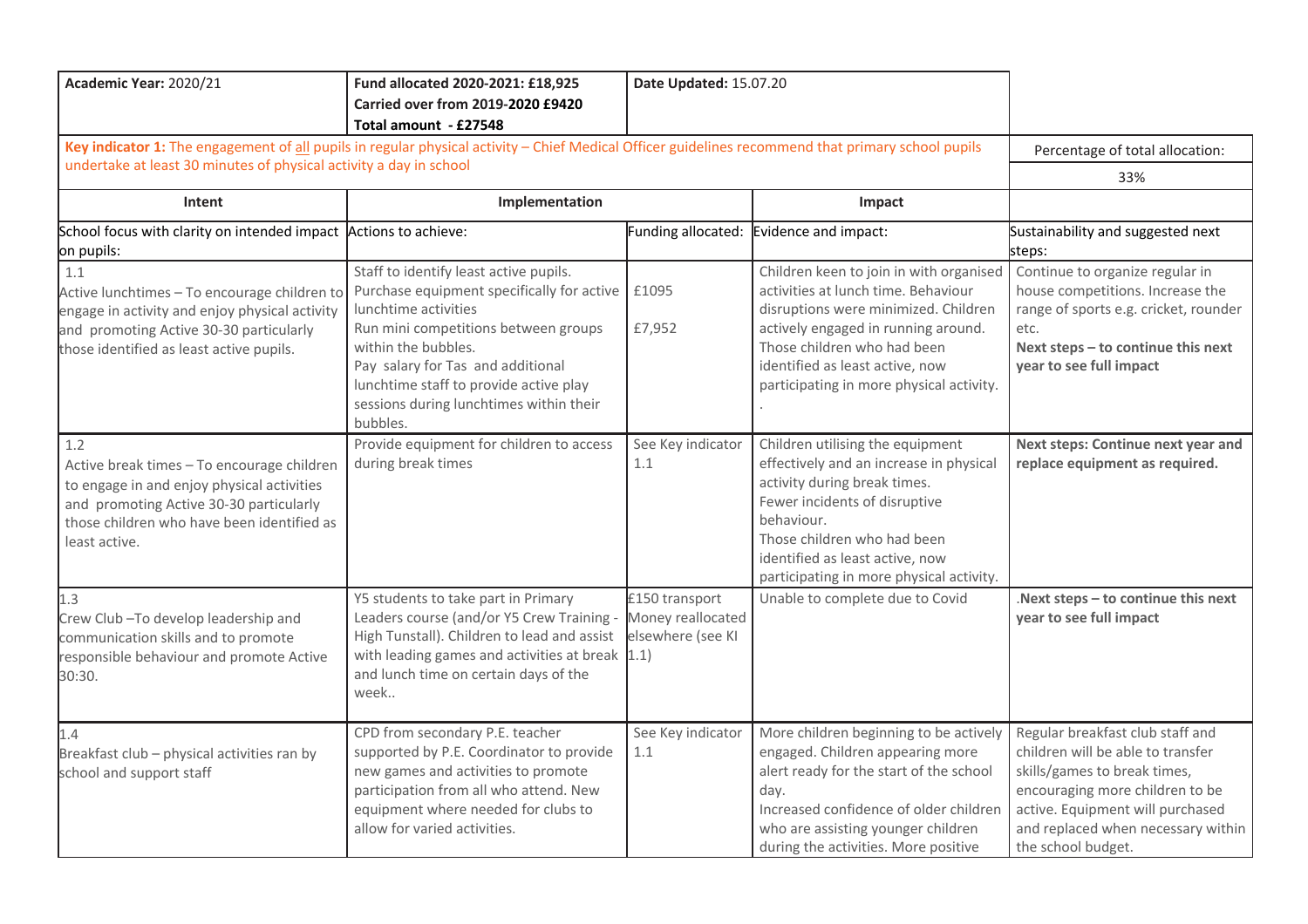|  | behaviour choices witnessed at break   Next steps - to continue this next |                         |
|--|---------------------------------------------------------------------------|-------------------------|
|  | times.                                                                    | year to see full impact |
|  | The number of children accessing                                          |                         |
|  | Breakfast club was reduced due to                                         |                         |
|  | Covid-19                                                                  |                         |

| Key indicator 2: The profile of PESSPA being raised across the school as a tool for whole school improvement |                                             |                   |                                           | Percentage of total allocation:          |  |  |
|--------------------------------------------------------------------------------------------------------------|---------------------------------------------|-------------------|-------------------------------------------|------------------------------------------|--|--|
|                                                                                                              |                                             |                   |                                           |                                          |  |  |
|                                                                                                              |                                             |                   |                                           |                                          |  |  |
| Intent                                                                                                       |                                             |                   |                                           |                                          |  |  |
| School focus with clarity on intended impact Actions to achieve:                                             |                                             |                   | Funding allocated: Evidence and impact:   | Sustainability and suggested next        |  |  |
| on pupils:                                                                                                   |                                             |                   |                                           | steps:                                   |  |  |
| 2.1                                                                                                          | Ask children and staff to evaluate          |                   | Due to Covid19, these sessions were       | To aim future sessions towards KS1       |  |  |
| Lunch time catch-up sessions - to offer                                                                      | children's ability level after each unit of | See Key indicator | initially limited to Key Worker and       | to try and close gaps earlier. This will |  |  |
| additional sessions in sports the children                                                                   | work and to identify which children may     | 1.1               | Vulnerable children. These then           | provide more sessions to a smaller       |  |  |
| have found difficult and least active pupils.                                                                | benefit from attending extra sessions to    |                   | continued in Summer Term within           | targeted group of children.              |  |  |
|                                                                                                              | prepare them for the activity the following | See Key indicator | Bubbles. The focus was on developing      |                                          |  |  |
|                                                                                                              | year. Provide sessions from                 | 3.3               | skills. As it was a small group, children |                                          |  |  |
|                                                                                                              | spring/summer term ran by external HT       |                   | were able to develop those skills and     |                                          |  |  |
|                                                                                                              | coaches/teachers where necessary.           |                   | catch up.                                 |                                          |  |  |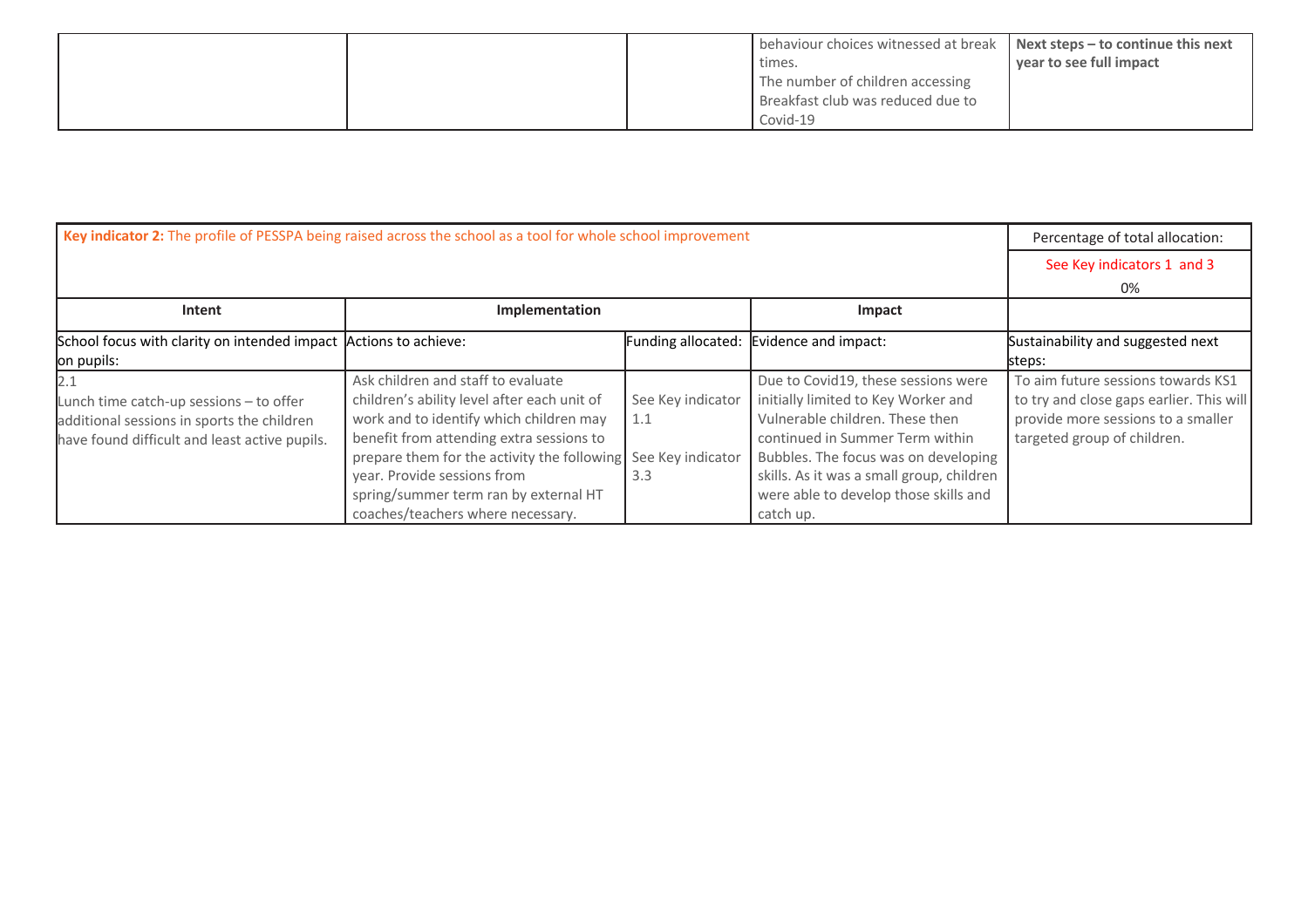| Key indicator 3: Increased confidence, knowledge and skills of all staff in teaching PE and sport                                                                                                 |                                                                                                                                                                                                                                                             |                          |                                                                                                                                                                                                                                                                                                                                                                                                                                                                                                   | Percentage of total allocation:                                                                                                         |
|---------------------------------------------------------------------------------------------------------------------------------------------------------------------------------------------------|-------------------------------------------------------------------------------------------------------------------------------------------------------------------------------------------------------------------------------------------------------------|--------------------------|---------------------------------------------------------------------------------------------------------------------------------------------------------------------------------------------------------------------------------------------------------------------------------------------------------------------------------------------------------------------------------------------------------------------------------------------------------------------------------------------------|-----------------------------------------------------------------------------------------------------------------------------------------|
|                                                                                                                                                                                                   |                                                                                                                                                                                                                                                             |                          |                                                                                                                                                                                                                                                                                                                                                                                                                                                                                                   | 55%                                                                                                                                     |
| Intent                                                                                                                                                                                            | Implementation                                                                                                                                                                                                                                              |                          | Impact                                                                                                                                                                                                                                                                                                                                                                                                                                                                                            |                                                                                                                                         |
| School focus with clarity on intended impact<br>on pupils:                                                                                                                                        | Actions to achieve:                                                                                                                                                                                                                                         | Funding allocated:       | Evidence and impact:                                                                                                                                                                                                                                                                                                                                                                                                                                                                              | Sustainability and suggested next<br>steps:                                                                                             |
| 3.1<br>TLGPE Project 20-21 support package and<br>scheme of work to develop staff's expertise<br>and provide children with high quality<br>lessons                                                | Provide continuous CPD across the PE<br>curriculum for all staff including virtual<br>and face-to face training sessions, and<br>team teaching.<br>Purchase equipment in order to support<br>CPD and the effective delivery of high<br>quality PE and sport | £3750<br>£8272           | Due to Covid, staff could only access<br>virtual training and CPD.<br>In addition because schools were only<br>partially open due to Covid, some of the<br>PE had to be taught through remote<br>learning. TLGPE provided staff with<br>activities for children to complete at<br>home with links to videos of the activities<br>and challenges.<br>Staff conversations praised the TLGPE<br>scheme as useful cpd as the videos<br>supported them in delivering the PE<br>curriculum effectively. | Continue with the high level of<br>support next academic year (at a<br>discounted rate) so that staff can<br>receive the full training. |
| 3.2<br>TLGPE Project 2021 to provide PE Lead<br>training enable the curriculum to be<br>delivered effectively and efficiently to all<br>children in accordance with government<br>guidelines.     | Virtual and Face-to-face meetings with<br>PE experts in the delivery and<br>assessment of PE.<br>Virtual sessions with Osted inspector to<br>develop knowledge of what is required<br>during inspections and looking at what<br>the school provides.        | See key indicator<br>3.1 | Due to covid restrictions only Virtual<br>meetings have been able to take place.<br>Virtual meetings have been effective in<br>identifying strengths and areas for<br>development in the school's provision of<br>PE                                                                                                                                                                                                                                                                              | Continue with TLGPE project 21-22<br>to further develop PE lead skills as a<br>new PE lead has been allocated to<br>the subject.        |
| 3.3 To use TLGPE assessment tool to<br>develop a robust assessment system so staff<br>can use formative assessment (in real time)<br>to inform their planning and delivery of high<br>quality PE. | Virtual training on using the assessment<br>system and how to adapt teaching to<br>allow access to all pupils.                                                                                                                                              | See Key indicator<br>3.1 | Staff were able to assess pupils' skills<br>effectively using the TLGPE assessment<br>tool and could adapt their PE delivery. In<br>addition they were able to identify pupils<br>for catch up programs and those who<br>were least active.<br>Due to Covid 19, some areas could not be<br>assessed.                                                                                                                                                                                              | Continue with The TLGPE<br>assessment tool to embed a robust<br>assessment system.                                                      |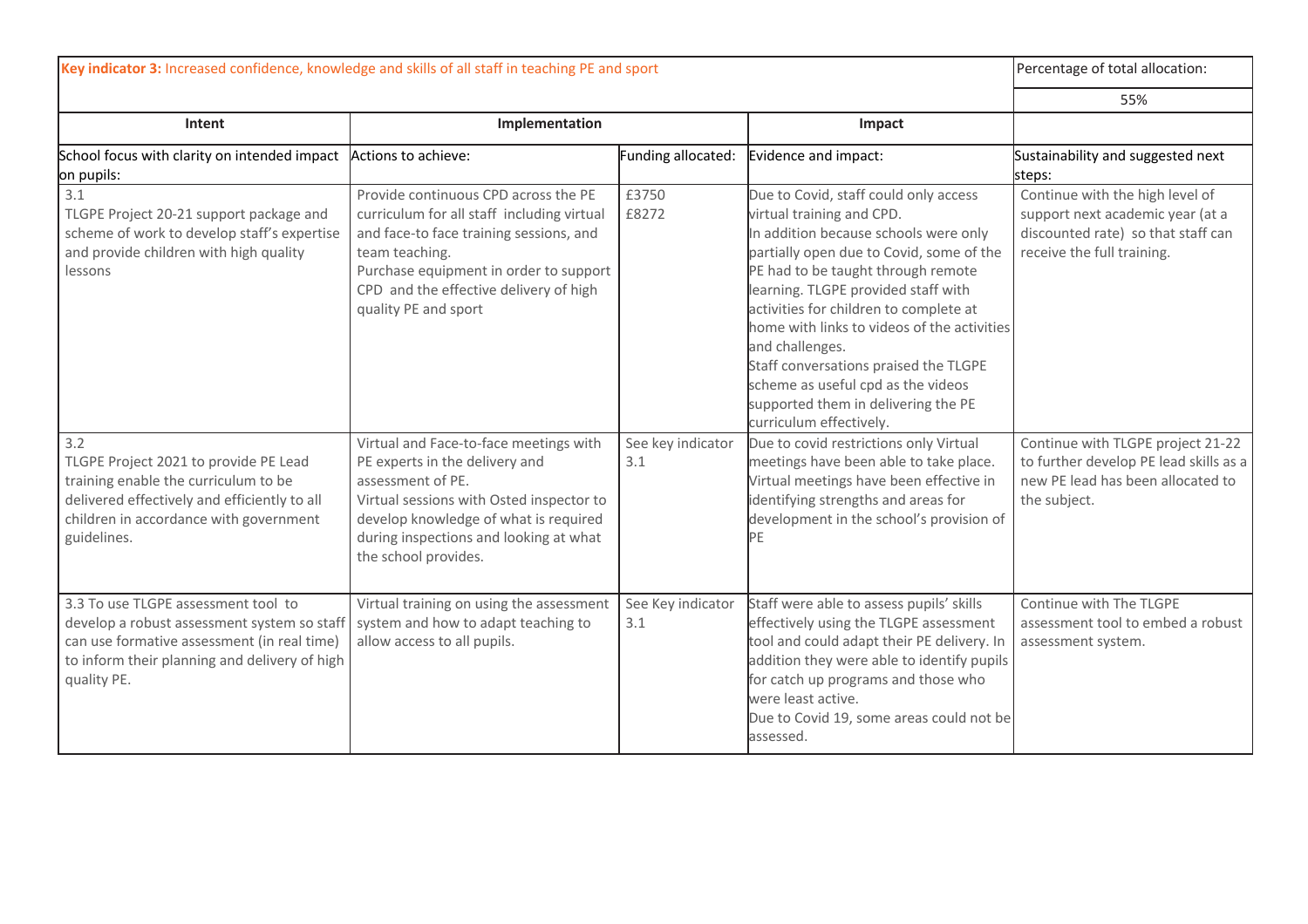| 3.4<br>High Tunstall subscription - (secondary<br>school) to provide children with high quality<br>lessons and staff with CPD on how to deliver<br>high quality lessons. Sessions delivered by<br>qualified P.E. teacher.              | Provide each teacher with CPD in two<br>different subjects per year (2 x half<br>term).<br>TA's and HLTA's to be present in lessons<br>along with the teacher and to receive<br>CPD also. | £3000              | Increased teacher confidence to deliver a<br>higher standard of PE lessons<br>independently. Increased subject leader<br>confidence that a higher standard of PE<br>lessons are delivered throughout the<br>school. Children receive QFT from<br>knowledgeable, confident and qualified<br>teacher during CPD. Children able to<br>discuss and reflect on lessons taught.<br>Increase in children's confidence and<br>resilience and they know the value of<br>working as a team or competing as an<br>individual. Improved understanding of<br>rules in a variety of sports.<br>Initially came in for Half days from<br>January 2021 and worked with specific<br>bubbles - this increased to full days<br>working within bubbles in accordance<br>with Covid-19 risk assessment. | P.E. Coordinator to assess where<br>staff are placed next year and to<br>discuss CPD with teachers before<br>confirming with High Tunstall to<br>ensure teachers receive the most<br>relevant CPD.                                                                                                                                                                                                                        |
|----------------------------------------------------------------------------------------------------------------------------------------------------------------------------------------------------------------------------------------|-------------------------------------------------------------------------------------------------------------------------------------------------------------------------------------------|--------------------|-----------------------------------------------------------------------------------------------------------------------------------------------------------------------------------------------------------------------------------------------------------------------------------------------------------------------------------------------------------------------------------------------------------------------------------------------------------------------------------------------------------------------------------------------------------------------------------------------------------------------------------------------------------------------------------------------------------------------------------------------------------------------------------|---------------------------------------------------------------------------------------------------------------------------------------------------------------------------------------------------------------------------------------------------------------------------------------------------------------------------------------------------------------------------------------------------------------------------|
| 3.5<br>High Tunstall subscription (b) - to provide<br>CPD cluster sessions to P.E. Coordinator to<br>enable the curriculum to be delivered<br>effectively and efficiently to all children in<br>accordance with government guidelines. | P.E. Coordinator to attend cluster<br>meetings to receive guidance, advice and 3.4 £3000)<br>information relating to latest changes to<br>the curriculum and funding.                     | (See Key indicator | Curriculum subjects taught are varied<br>across the year in accordance with<br>guidelines. Funding and spends are<br>documented and available on the school<br>website.                                                                                                                                                                                                                                                                                                                                                                                                                                                                                                                                                                                                           | P.E. to continue to attend meetings<br>and share information with Health<br>and Wellbeing faculty leader.<br>Curriculum and CPD to be amended<br>when/if necessary each year.                                                                                                                                                                                                                                             |
| 3.6<br>Youth Sport Trust membership - to provide<br>teachers with resources and CPD which can<br>be incorporated into their planning. To allow<br>school to apply for the Youth Sport Trust<br>Quality Mark at the end of the year.    | Select staff to attend CPD sessions when<br>available.                                                                                                                                    | £200               | Training courses were cancelled due to<br>Covid 19.<br>Although PE Lead accessed virtual<br>training on Leading Change in the context<br>of wellbeing and Reframing competition<br>post covid-19 which enable them to<br>identify competition changes for the<br>academic year.                                                                                                                                                                                                                                                                                                                                                                                                                                                                                                   | Continue with YST membership to<br>allow staff and PE coordinator to<br>access the training sessions.<br>To discuss with Headteacher, buying<br>into a whole school planning and<br>assessment scheme as the value of<br>the smaller training available has<br>proved invaluable to staff and this is<br>something that staff have asked for<br>to widen and deepen their<br>understanding of the wide range of<br>sports |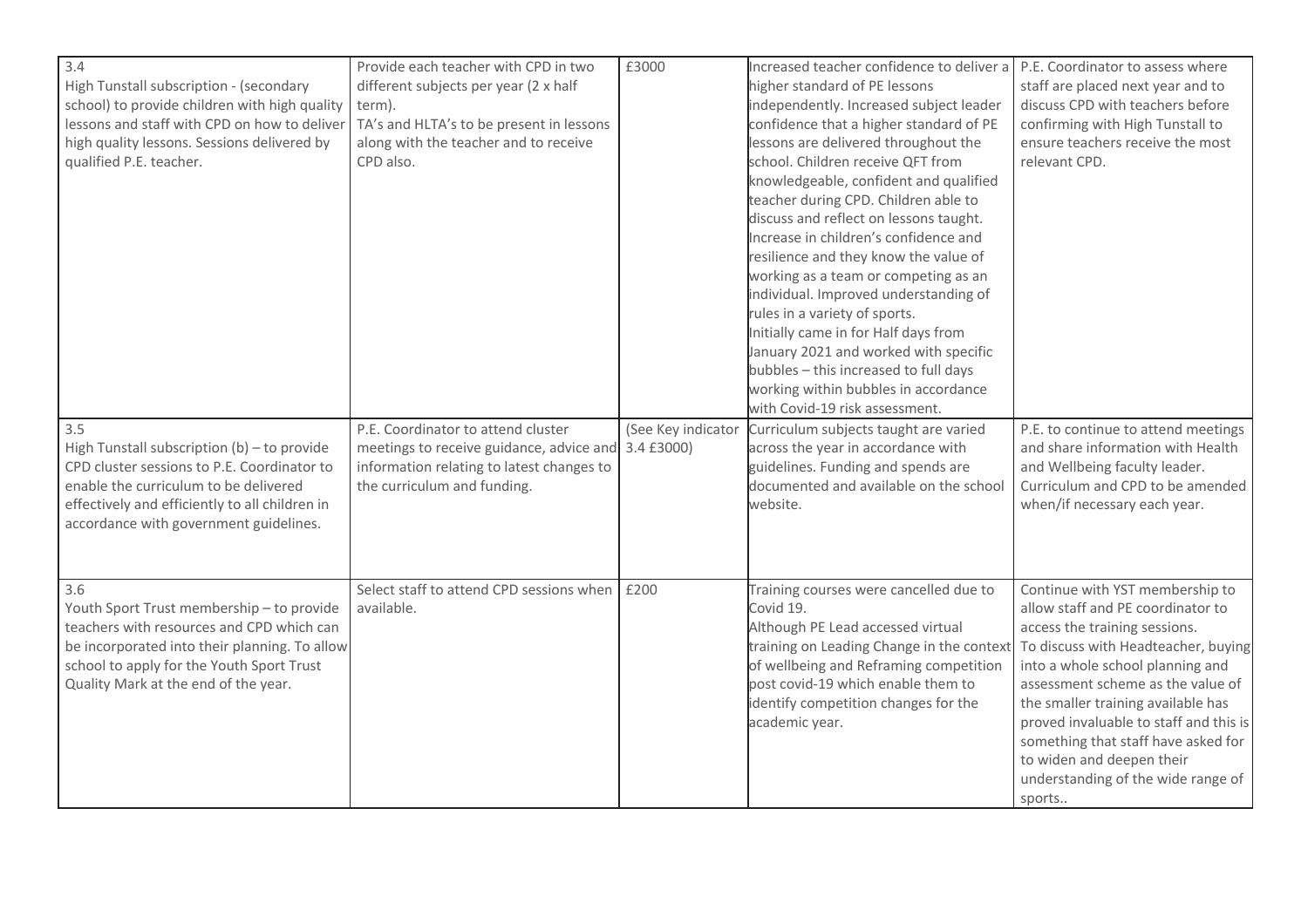| 3.7                                                                                  | To assist with externally led sessions to | See Key Indicator | Initial virtual training provided due to                                | Rotate dinner supervisors to provide |
|--------------------------------------------------------------------------------------|-------------------------------------------|-------------------|-------------------------------------------------------------------------|--------------------------------------|
| Active break times - TLGPE To provide CPD to increase confidence in delivering lunch |                                           | 3.1               | Covid restrictions and then face-to face                                | experience on different activities.  |
| TAs and lunchtime supervisors                                                        | time games and assisting the Y5 children  |                   | training was provided one restrictions                                  | Next steps - to continue this next   |
|                                                                                      | with leading games during lunch times     |                   | were lifted. Evidence showed that these $\vert$ year to see full impact |                                      |
|                                                                                      | on other days in the week.                |                   | were effective in raising engagement and                                |                                      |
|                                                                                      |                                           |                   | improving the skills of the Tas and                                     |                                      |
|                                                                                      |                                           |                   | lunchtime staff who were able to                                        |                                      |
|                                                                                      |                                           |                   | received CPD during the sessions.                                       |                                      |

| Key indicator 4: Broader experience of a range of sports and activities offered to all pupils                                                             | Percentage of total allocation:                                                                                                                                                                          |                          |                                                                                                                                                                                                                                                                                                                                                                       |                                                                                                                                                                                                           |
|-----------------------------------------------------------------------------------------------------------------------------------------------------------|----------------------------------------------------------------------------------------------------------------------------------------------------------------------------------------------------------|--------------------------|-----------------------------------------------------------------------------------------------------------------------------------------------------------------------------------------------------------------------------------------------------------------------------------------------------------------------------------------------------------------------|-----------------------------------------------------------------------------------------------------------------------------------------------------------------------------------------------------------|
|                                                                                                                                                           | See key indicator 1 and 3<br>12%                                                                                                                                                                         |                          |                                                                                                                                                                                                                                                                                                                                                                       |                                                                                                                                                                                                           |
| Intent                                                                                                                                                    | Implementation                                                                                                                                                                                           |                          | Impact                                                                                                                                                                                                                                                                                                                                                                |                                                                                                                                                                                                           |
| School focus with clarity on intended impact<br>on pupils:                                                                                                | Actions to achieve:                                                                                                                                                                                      | Funding allocated:       | Evidence and impact:                                                                                                                                                                                                                                                                                                                                                  | Sustainability and suggested next<br>steps:                                                                                                                                                               |
| 4.1<br>TLGPE scheme used to broaden the range of<br>physical activities children are accessing e.g.<br>OAA, circuits and fitness, hockey and<br>dodgeball | Use TLG scheme to introduce children to<br>a broader range of sports and activities.<br>Purchase resources to support the<br>broadening of activities.                                                   | See Key indicator<br>3.1 | In all year groups, children accessed<br>Outdoor adventurous activities in the<br>Autumn Term, which was an activity<br>which they had never experienced<br>before.<br>Due to Covid 19, they were unable to<br>access Dodgeball and Hockey but we<br>adapted the Fitness and circuits for<br>remote learning. In addition pupils<br>accessed Yoga and dance remotely. | <b>Next steps:</b><br><b>Continue using TLGPE and extend</b><br>the range of sports and activities<br>which children are accessing.<br>Eg. OAA, Hockey                                                    |
| 4.2<br>After school clubs - ran by school staff. To<br>promote active children and interests in<br>different sports.                                      | Health and Wellbeing staff to provide<br>different opportunities for after school<br>clubs. Funding to be allocated for<br>equipment where necessary. Funding to<br>be allocated for equipment and wages | See Key indicator<br>1.1 | Y6 children participated in cricket with<br>the support of Wicketz but due to<br>Covid19, these sessions were unable to<br>continue. However, the impact of the<br>sessions attended, was effective in<br>raising engagement. Further<br>opportunities for children to be exposed<br>to a wider range of sports was not<br>possible this year.                        | To open the opportunity for<br>teaching afterschool clubs to all<br>staff to allow children to be exposed<br>to a wider range of skills.<br>Next steps - to continue this next<br>year to see full impact |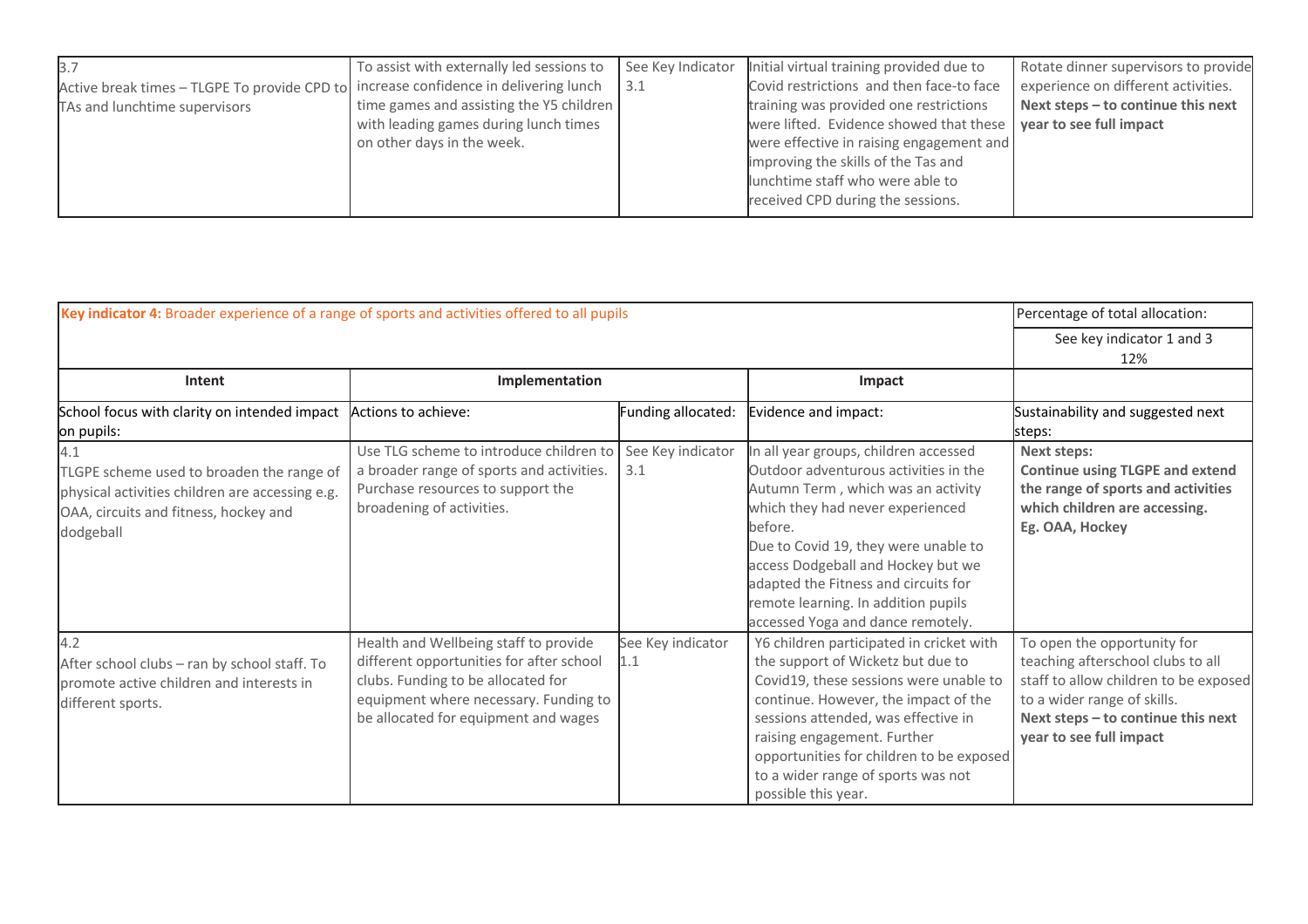| 4.3<br>Carlton Adventure Trip - To provide an<br>opportunity for Y6 children to be able to<br>attend Carlton Camp should they wish to.<br>Promotes participation in a wide range of<br>activities not necessarily otherwise available<br>to pupils inc. water sports. | To encourage children to spend a week<br>being active and accessing new sports.<br>To build relationships with other peers.<br>Funding would allow the cost per child to<br>be lowered which would hopefully allow<br>children to attend should they wish to. | £3000<br>(£2500 Carlton.<br>£500 Outdoor<br>activities for<br>children not<br>attending) | Children were able to access a wide<br>range of activities which would<br>otherwise be not available to them.<br>The participated in:<br>Canoeing<br>$\bullet$<br>Outdoor rock climbing<br>Weaselling<br>High rope challenge<br>Orienteering<br>Archery                                                                                                          | Continue to subsidise fee where<br>possible to allow all children to<br>experience Carlton Adventure.<br>Discuss with Y6 teachers as to<br>whether less money could be used<br>as part of an Enterprise Activity to<br>encourage the children to raise<br>some money themselves.<br>Next steps - to continue this next<br>year to see impact on next cohort |
|-----------------------------------------------------------------------------------------------------------------------------------------------------------------------------------------------------------------------------------------------------------------------|---------------------------------------------------------------------------------------------------------------------------------------------------------------------------------------------------------------------------------------------------------------|------------------------------------------------------------------------------------------|------------------------------------------------------------------------------------------------------------------------------------------------------------------------------------------------------------------------------------------------------------------------------------------------------------------------------------------------------------------|-------------------------------------------------------------------------------------------------------------------------------------------------------------------------------------------------------------------------------------------------------------------------------------------------------------------------------------------------------------|
| 4.3<br>Swimming Catch Up - swimming lessons for<br>Y5 children who are not yet able to swim<br>competently, confidently and proficiently<br>over a distance of at least 25 metres                                                                                     | Extra lessons to be provided to those<br>children in Year 6 who are yet to swim<br>25m confidently. Cost of lessons plus<br>transport.                                                                                                                        | £200<br>(Reallocated<br>funding to a<br>different area KI<br>1.1.                        | Due to Covid19, this trip was unable to<br>take place.<br>These sessions had a positive impact on<br>water confidence and the number of<br>children able to swim 25m by the end o<br>the year in year 2018-19 and so should<br>continue next year if possible.                                                                                                   | Continue to liaise with swimming<br>teacher to identify children in Y5/6<br>who are below ARE.<br>(Reallocated funding to a different<br>area.)<br>Next steps - to continue this next<br>year to see full impact                                                                                                                                            |
| 4.4<br>SEND School Sports Programme - skills<br>sessions appropriately differentiated to<br>children's needs.                                                                                                                                                         | Pay entry fee                                                                                                                                                                                                                                                 | £150<br>(Reallocated<br>funding to a<br>different area KI<br>1.1.                        | Equipment bought as part of the<br>provision for SEND inclusion for<br>curriculum PE sessions and skills<br>practise. Equipment available to suit the<br>needs of more children.<br>Children not able to attend sessions due<br>to Covid19.<br>Children participated in My Personal<br>Best Self challenges and intra school<br>competitions within their bubble | Continue to assess the needs of the<br>children in the school by speaking to<br>teachers and the SENDO and to buy<br>equipment as appropriate. To enter<br>children in to the SEND Sports<br>Programme next year as they really<br>enjoyed the sessions they were able<br>to attend.<br>Next steps - to continue this next<br>year to see full impact       |
| 4.5<br>Y4 Festival Training Sessions                                                                                                                                                                                                                                  | Non-competitive sessions to increase<br>confidence and skill for pupils and CPD for<br>staff.                                                                                                                                                                 | £150<br>(Reallocated<br>funding to a<br>different area KI<br>1.1.                        | Due to Covid19, these sessions were<br>unable to take place.<br>Children participated in My Personal<br>Best Self challenges and intra school<br>competitions within their bubble                                                                                                                                                                                | Next steps - to continue these<br>sessions if available next year to<br>see full impact                                                                                                                                                                                                                                                                     |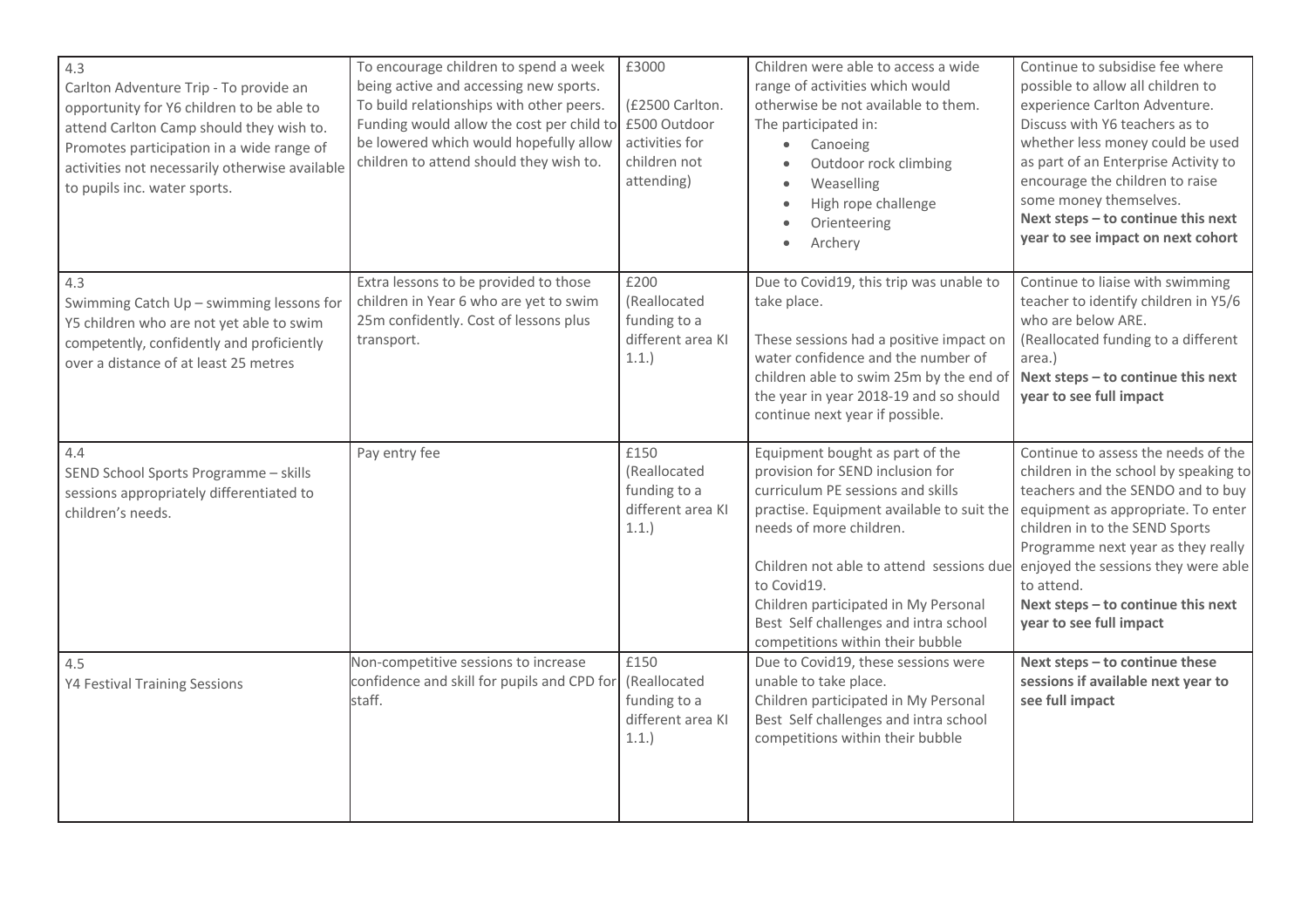| -4.6<br>Balance Bikes Training - sessions for<br>Reception children. | Book sessions with Summerhill.                                                      | £225 | Children who participated made<br>excellent progress over the sessions and Summerhill provide the balance<br>were more confident in riding balance<br>bikes once the sessions were complete. | Continue these sessions next year.<br>bikes which is more cost effective<br>than buying enough bikes for<br>children. Reception does have 4 |
|----------------------------------------------------------------------|-------------------------------------------------------------------------------------|------|----------------------------------------------------------------------------------------------------------------------------------------------------------------------------------------------|---------------------------------------------------------------------------------------------------------------------------------------------|
|                                                                      | Purchase 2 more balance bikes for<br>children to use after balance bike<br>sessions | £54  |                                                                                                                                                                                              | balance bikes. Could invest in more<br>in future if needed.                                                                                 |